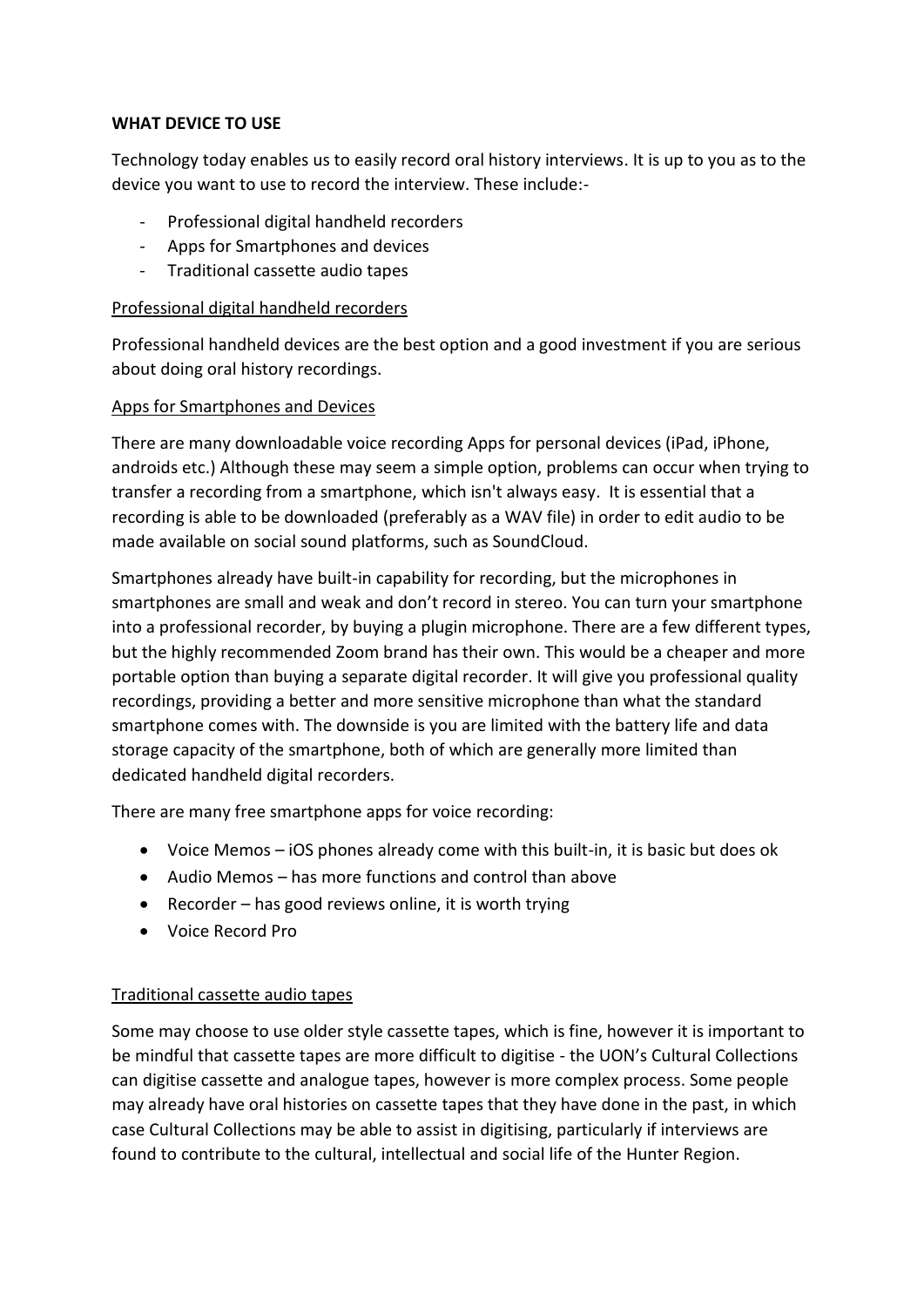The device used by UONCC to digitise audio cassette tapes is Digitech Cassette USB/SD Encoding Music Box. The Digitech unit allows cassette tapes to be digitised directly to a computer as .wav files ('loseless' format, or master file). From the original master, a mp3 file ("lossy" format that goes up on soundcloud) is generated.



Digitech Cassette USB/SD Encoding Music Box

Although audio recording is the focus here, audio-visual (or video recording) has many advantages over oral recording. Video recording someone shows their facial expression and body language, and maps, photographs and other visual sources can be filmed to further describe the subject of the interview. Other visual sources can be included in the editing process.

## **What are the differences between Mp3 and WAV files?**

WAV format is an older format but has many advantages when it comes to applications, most importantly it can record fairly accurately maintaining audio quality, it is also a very simple format to edit. The downside is that size of a WAV file making it difficult to upload to devices and social sound platforms. Mp3 format on the other hand is a more contemporary format, is a small size format and therefore able to digitally shared and quite large 'libraries' of files can be located and used on personal devices. When digitally recording oral histories it is best to record using WAV format and convert to Mp3 for easy uploading to sound platforms.

More professional devices are recommended, these can digitally record and provide WAV files for editing and reformatting (to Mp3). There are numerous portable digital devices available, Oral History NSW suggests "A good guide to selecting equipment is to buy the best you can afford, rather than the cheapest, for quality recordings of lasting integrity."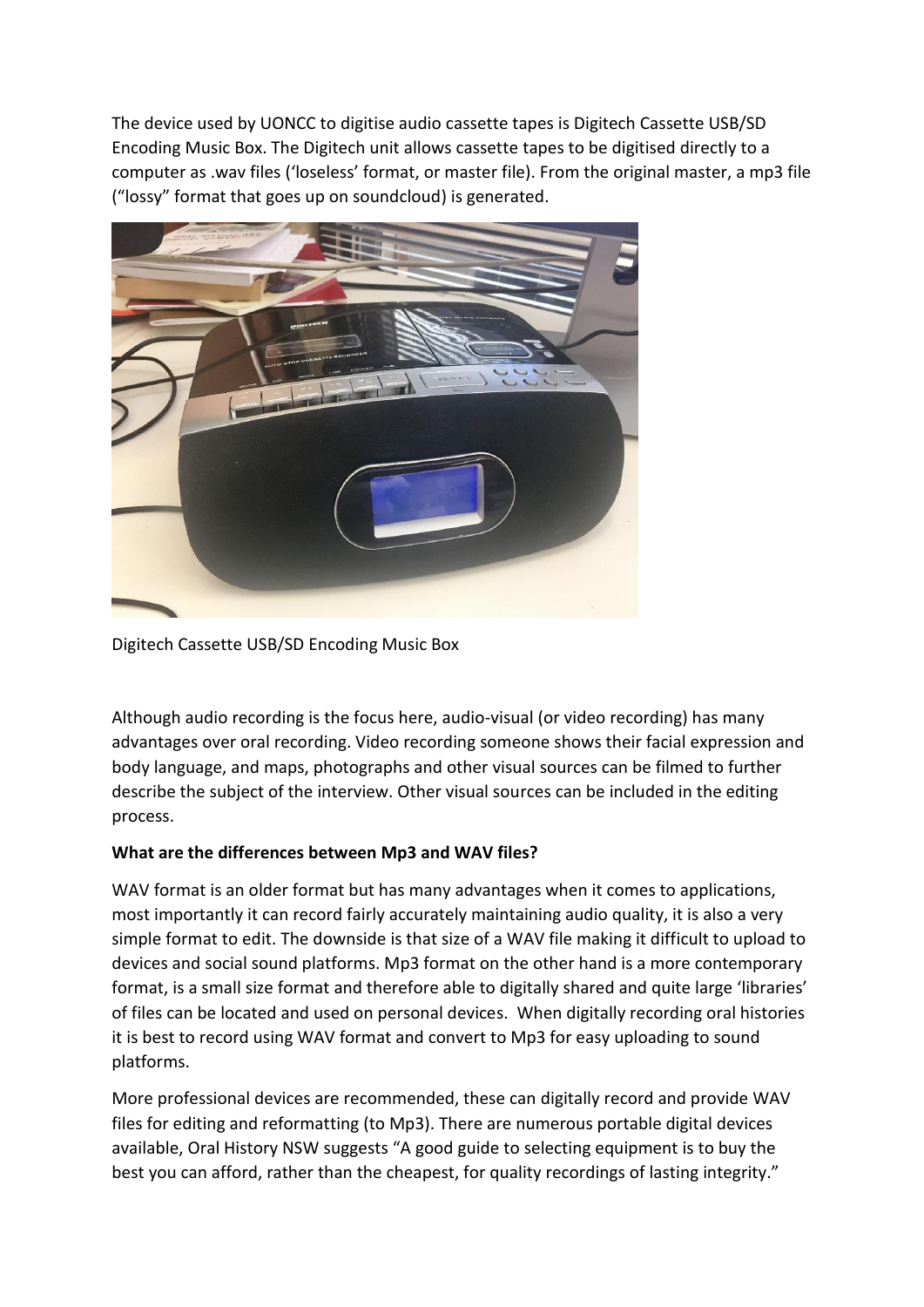# **About Digital Handheld Recorders**

A variety of these can be found online. TASCAM and Zoom are both recommended brands. You could easily pay \$500 for a top of the line recorder; however we will show you some more affordable options that will still give you great quality recordings.

|                         | Zoom H1 Handy Recorder<br>$$100 - 150$<br>Portable and fits in your palm, while still<br>having great recording quality. XY<br>microphones for recording in stereo. Takes<br>one AA battery, which allows for 10 hours of                                                                                                                                                                                                                                                                                                          |
|-------------------------|------------------------------------------------------------------------------------------------------------------------------------------------------------------------------------------------------------------------------------------------------------------------------------------------------------------------------------------------------------------------------------------------------------------------------------------------------------------------------------------------------------------------------------|
|                         | operation. Different packages have different<br>accessories. The one we bought was cheaper<br>and came with 2GB mini SD card and no USB<br>cord included.                                                                                                                                                                                                                                                                                                                                                                          |
|                         | <b>TASCAM DR-05</b><br>$$150 - 200$                                                                                                                                                                                                                                                                                                                                                                                                                                                                                                |
| DR-05<br>AR PCM RECORDE | This is one of the more affordable of the<br>professional recorders. Takes 2 AA batteries<br>which will run the recorder for 17.5 hours, but<br>it can also run off of USB power. Includes Peak<br>Reduction which automatically sets the<br>volume level for recording by listening to the<br>input and adjusting to the best level. It also<br>allows playback at a slower pace, which will<br>help for transcribing. It comes with a 4GB<br>microSD card, but you can additional purchase<br>one with greater storage capacity. |
|                         | 8GB Digital Voice Recorder (GH-609)<br>$$16 - 30$<br>One of the cheapest voice recorders you can<br>get. With these as far as sound quality goes,<br>you get what you pay for. The quality of this<br>would only slightly better to that of a built in<br>smartphone microphone. This is capable of                                                                                                                                                                                                                                |
| 8GB                     | recording in stereo with two separate<br>microphones. The storage capacity of 8GB will<br>give you 7,680 minutes of recording at 128kps.<br>It has an in-built battery which will last up to<br>20 hours. It doesn't have a tripod attachment.                                                                                                                                                                                                                                                                                     |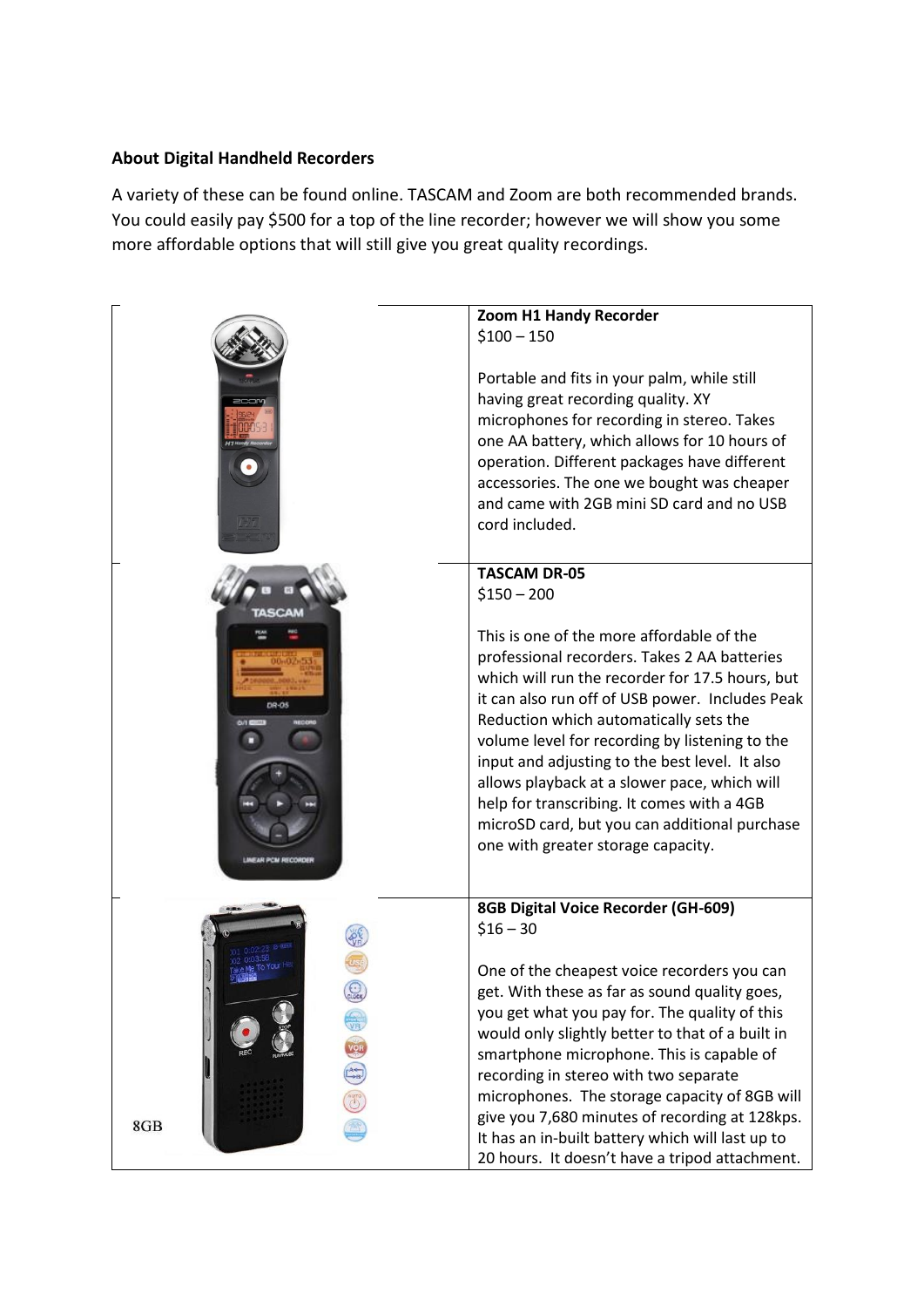| I It only records in .mp3. This is a very small |
|-------------------------------------------------|
| recorder, with a tiny screen.                   |

#### **Recording FAQ**

#### **How do I know what quality to record at?**

Use the chart below, think about what you are using it for. For archival purpose we use at least CD Quality (.wav files 44.1/16) Remember, the higher the quality, the larger the file.

| ias<br>ниш |                      | Zoom iQ6 Stereo Mic Adapter for iPhone<br>$$120 - 150$<br>Only works with iPhone 5 or newer. There are<br>similar microphones available for other<br>phones. Comes with app. |                 |             |           |
|------------|----------------------|------------------------------------------------------------------------------------------------------------------------------------------------------------------------------|-----------------|-------------|-----------|
|            | <b>Audio Quality</b> | Example                                                                                                                                                                      | <b>Bit Rate</b> | Sample Rate | Bit-depth |
| mp3        | Worst                | <b>Streaming Online</b>                                                                                                                                                      | 64 kbps         |             |           |
| mp3        | Bad                  | Original iTunes                                                                                                                                                              | 128 kbps        |             |           |
| mp3.       | 0k                   | New iTunes                                                                                                                                                                   | 256 kbps        |             |           |
| .mp3       | Not too Bad          | Highest Quality mp3                                                                                                                                                          | 320 kbps        |             |           |
| way.       | Standard             | <b>CD Quality</b>                                                                                                                                                            | 1411 kbps       | 44.1 kHz    | 16 bit    |

### **[What type of SD C](http://mymusicthing.com/hi-fi-2-0-lets-do-the-math/)ard do I need?**

If you are recording at CD quality, an 8GB card will give you approximately 12.5 hours of recording time. See chart below for comparisons.

.wav High Def DVD or HD Quality 4608 kbps 96 kHz 24 bit .wav High Def | DVD or HD Quality | 9216 kbps | 192 kHz | 24 bit

SD cards also come with speed ratings, shown within a circle on the front of the card. For audio recording purposes, pick one with a 4 (good), 6 (better), or 10(best) rating.